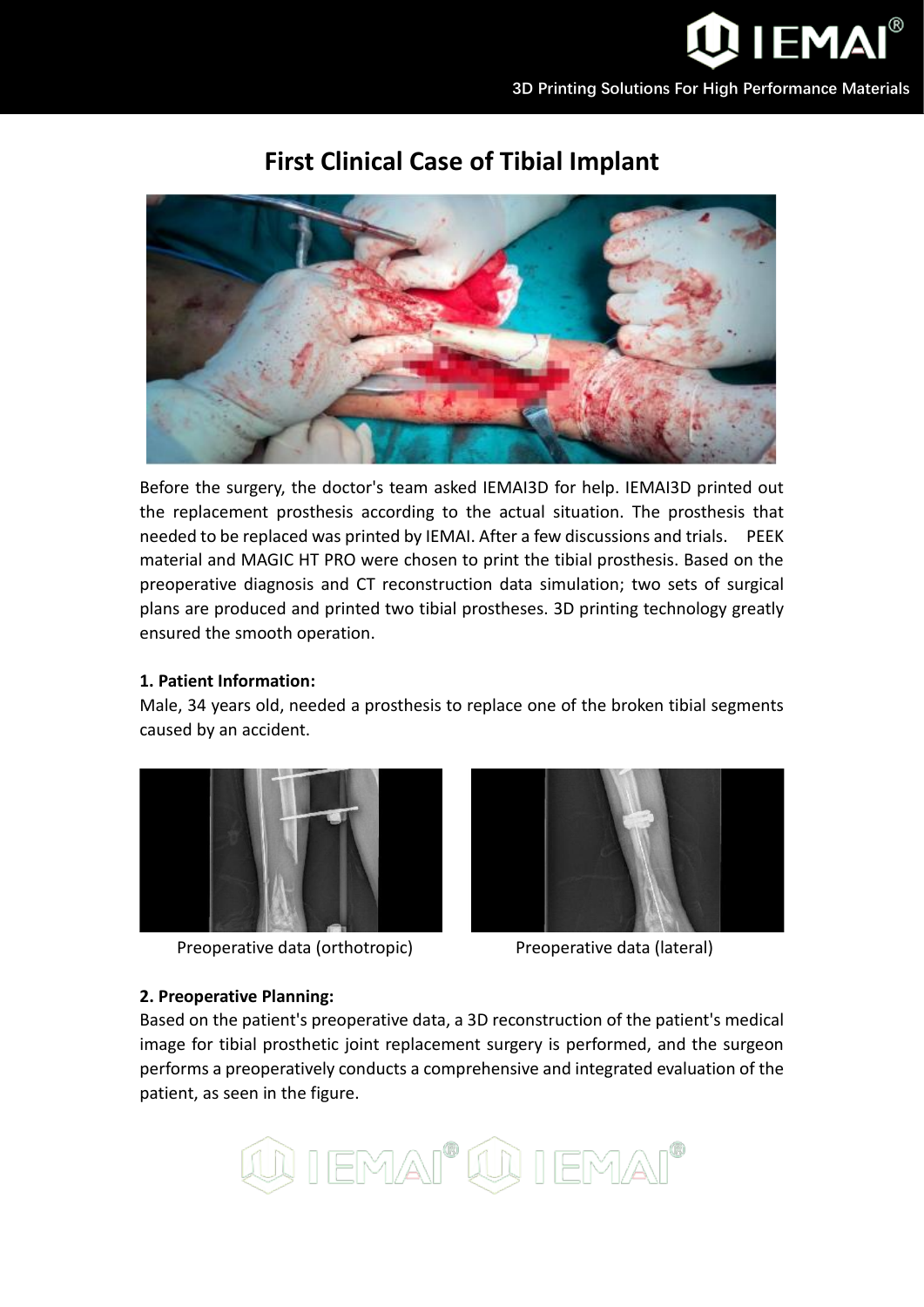

**3D Printing Solutions For High Performance Materials**





## **3. Surgical Implementation:**

Based on the 3D reconstructed model, the tibial prosthesis was printed using MAGIC-HT-PRO and the surgeon performed the replacement prosthesis surgery as seen in the figure.



Remote Plasticity Design Installation (1)





Installation (2) Complete



# **4. Postoperative Results.**

The surgery was completed successfully, and the patient recovered well after surgery, waiting for the removal of stitches, and waiting for discharge from the hospital.



Post-operative data ( orthotropic ) Post-operative data ( lateral )

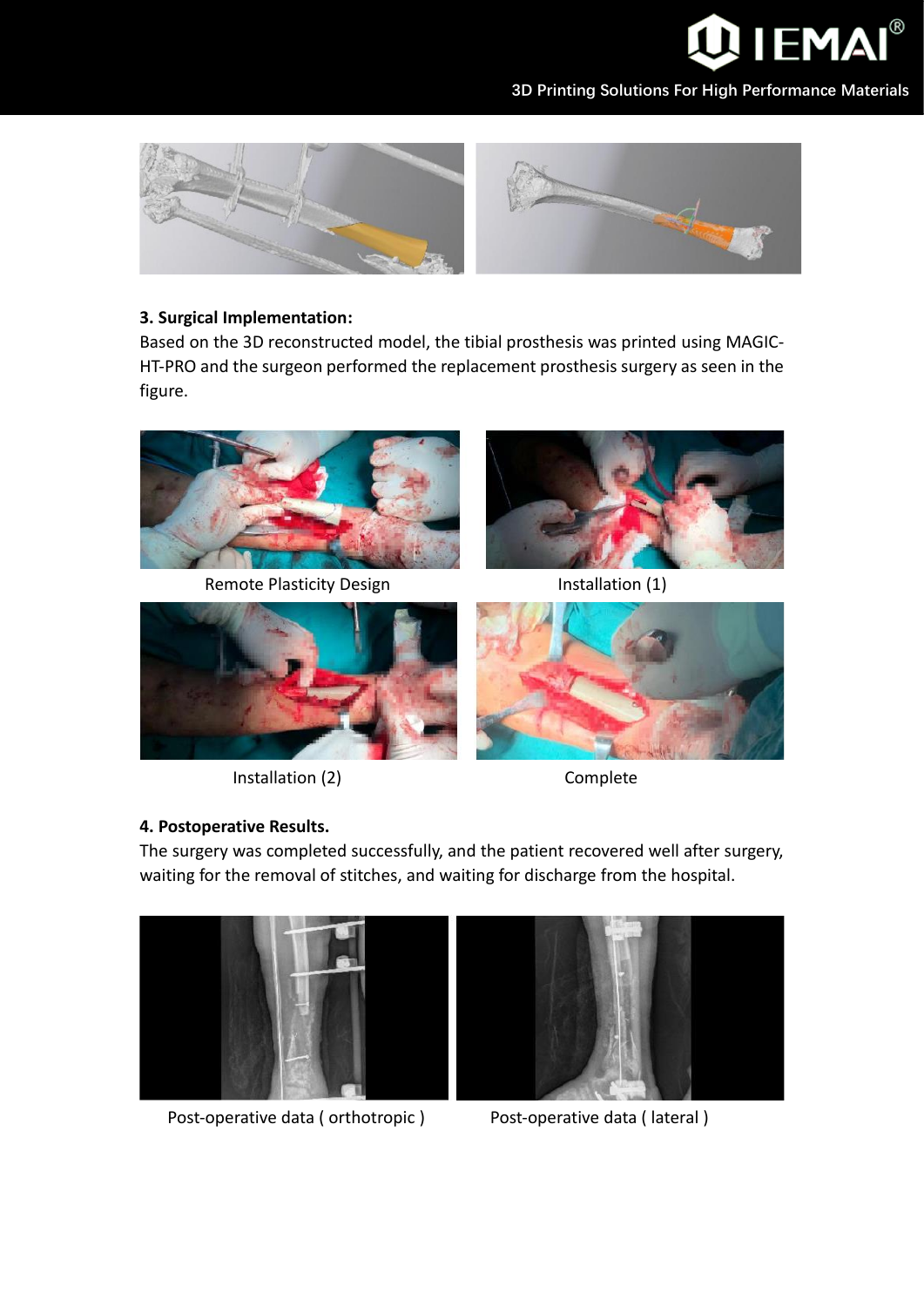

## **Advantages Of 3D Printing Technology In Medical Applications**

For patients with bone defects or deformities, conventional standardized medical implants are often inadequate due to individual differences and varying degrees of disease. Conventional standardized medical implants often do not meet the requirements. Therefore, the use of 3D printing Therefore, 3D printing technology can be used to quickly customize personalized and high-performance orthopedic implants to meet the specific needs of patients. The 3D printing technology can be used to quickly customize personalized, high performance orthopedic implants to meet the specific needs of patients.

#### **Ideal Material For 3D Printing Implants: PEEK**

Compared with traditional metallic implant materials, PEEK is a semi-crystalline high molecular material with light weight and high performance. It has the advantages of light weight, elastic modulus close to that of bone, wear resistance, excellent biocompatibility, and physical stability. It is one of the ideal materials for bio prosthesis implants nowadays.



IEMAI3D PEEK Printing Filament

## **Excellent Biosynthetic Properties:**

PEK has good biocompatibility and is non-cytotoxic, mutagenic, carcinogenic, and nonallergenic, which are the most fundamental requirements for a material to be suitable for implantation.

## **X-Ray Penetrability:**

Compared to metals, PEEK can be penetrated by X-rays and has good visual properties: 1. avoiding artifacts on the X-Ray film; 2. performing surgery with the aid of CT scanning or MRI, which helps the surgeon to adjust the position of the implant during surgery and easily follow the healing procedure after surgery. This allows for great monitoring of bone growth and healing.